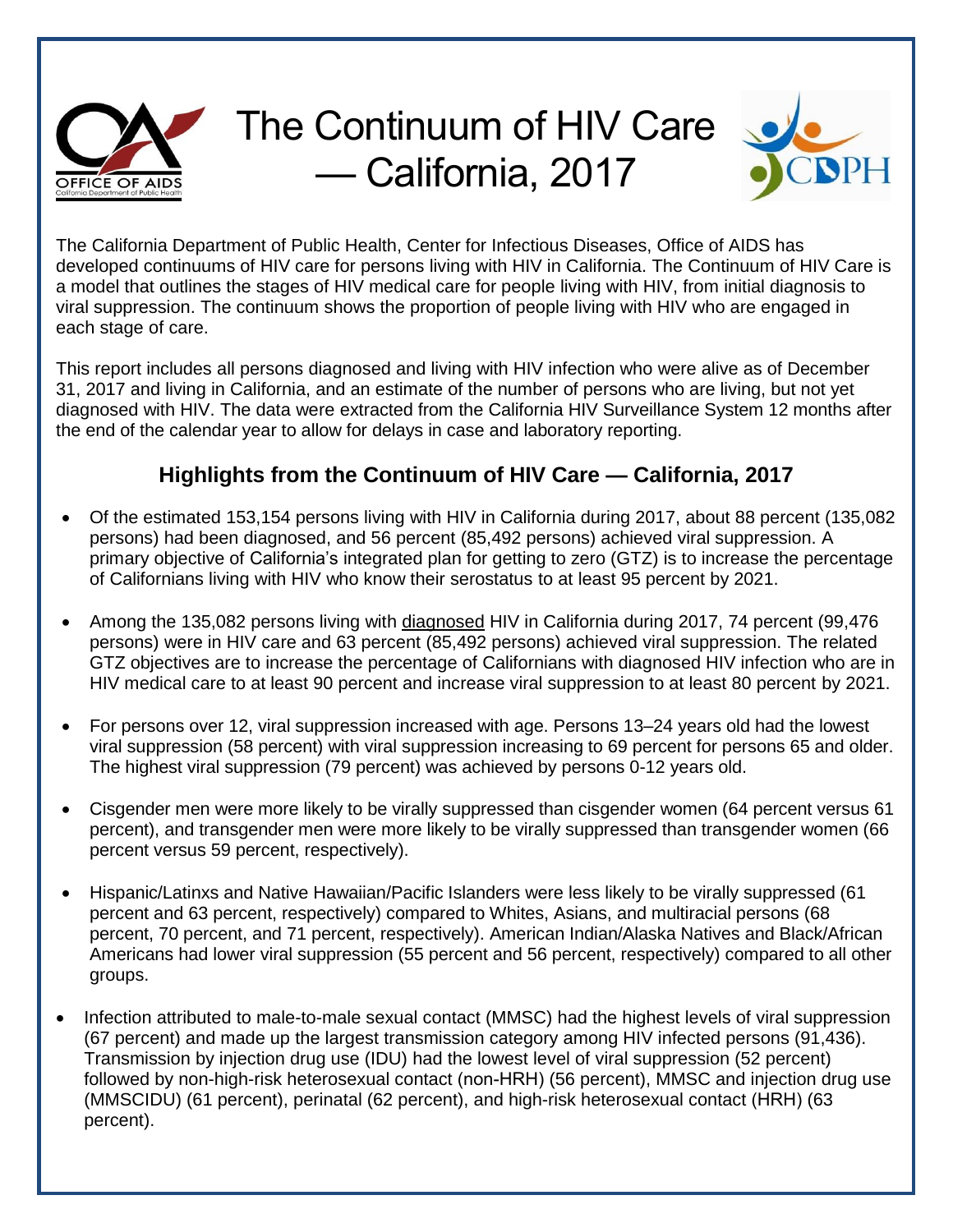

Diagnosed persons met the CDC surveillance case definition for HIV infection, and were presumed to be alive and living in California if no death document was received and they were residing in California as of the last known address. Persons who had at least one CD4, viral load, or HIV-1 genotype test during the calendar year were considered to be engaged in HIV care. Persons who had two or more CD4, viral load, or HIV-1 genotype tests that were performed at least 3 months apart during the calendar year were considered retained in care. Persons whose most recent HIV viral load test result during the calendar year was ≤ 200 copies/ml were considered to be virally suppressed.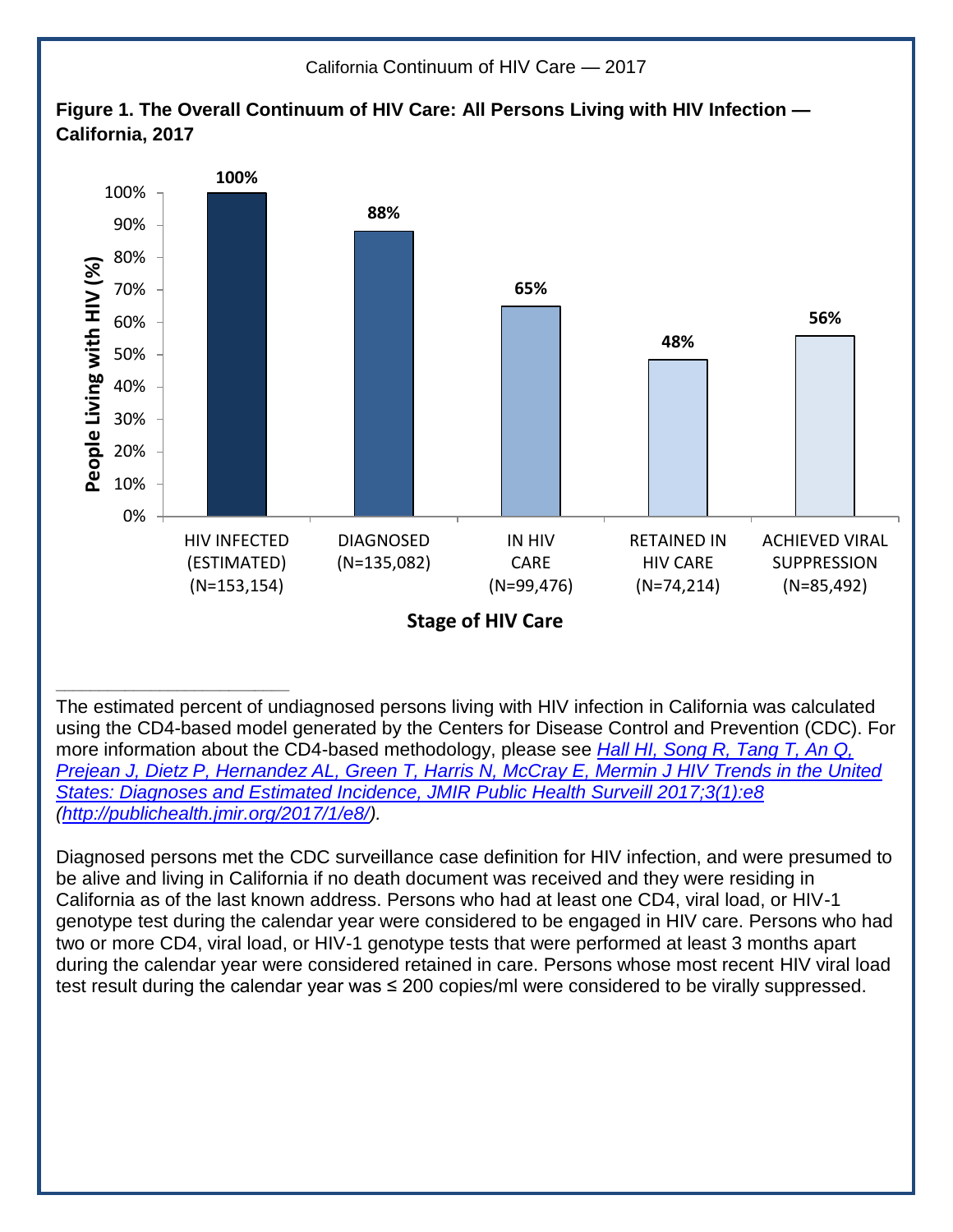

Diagnosed persons met the CDC surveillance case definition for HIV infection, and were presumed to be alive and living in California if no death document was received and they were residing in California as of the last known address. Persons who had at least one CD4, viral load, or HIV-1 genotype test during the calendar year were considered to be engaged in HIV care. Persons who had two or more CD4, viral load, or HIV-1 genotype tests that were performed at least 3 months apart during the calendar year were considered retained in care. Persons whose most recent HIV viral load test result during the calendar year was ≤ 200 copies/ml were considered to be virally suppressed.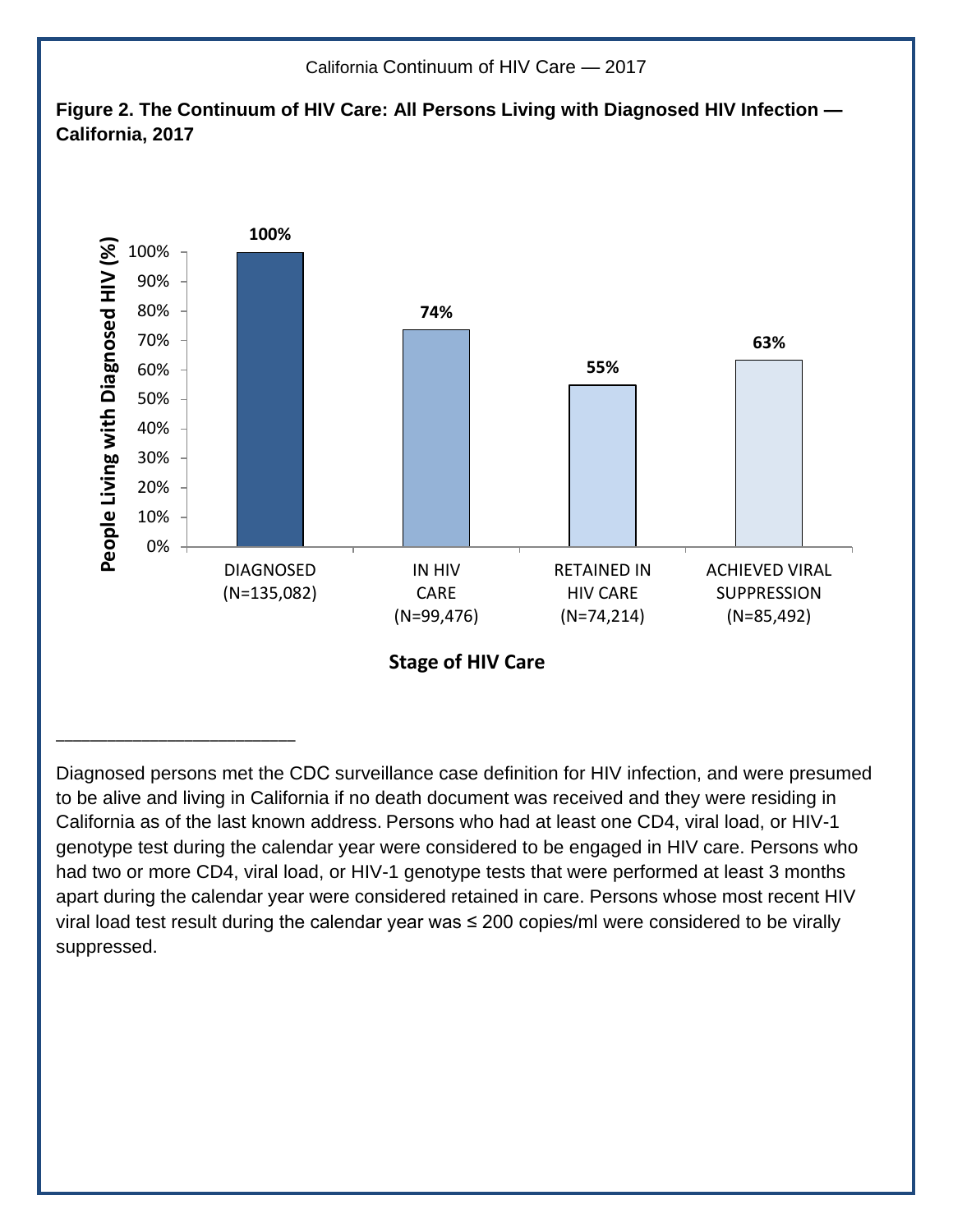

Diagnosed persons met the CDC surveillance case definition for HIV infection, and were presumed to be alive and living in California if no death document was received and they were residing in California as of the last known address. Persons who had at least one CD4, viral load, or HIV-1 genotype test during the calendar year were considered to be engaged in HIV care. Persons who had two or more CD4, viral load, or HIV-1 genotype tests that were performed at least 3 months apart during the calendar year were considered retained in care. Persons whose most recent HIV viral load test result during the calendar year was ≤ 200 copies/ml were considered to be virally suppressed.

Age was calculated as of the last day of the calendar year.

\_\_\_\_\_\_\_\_\_\_\_\_\_\_\_\_\_\_\_\_\_\_\_\_\_\_\_\_\_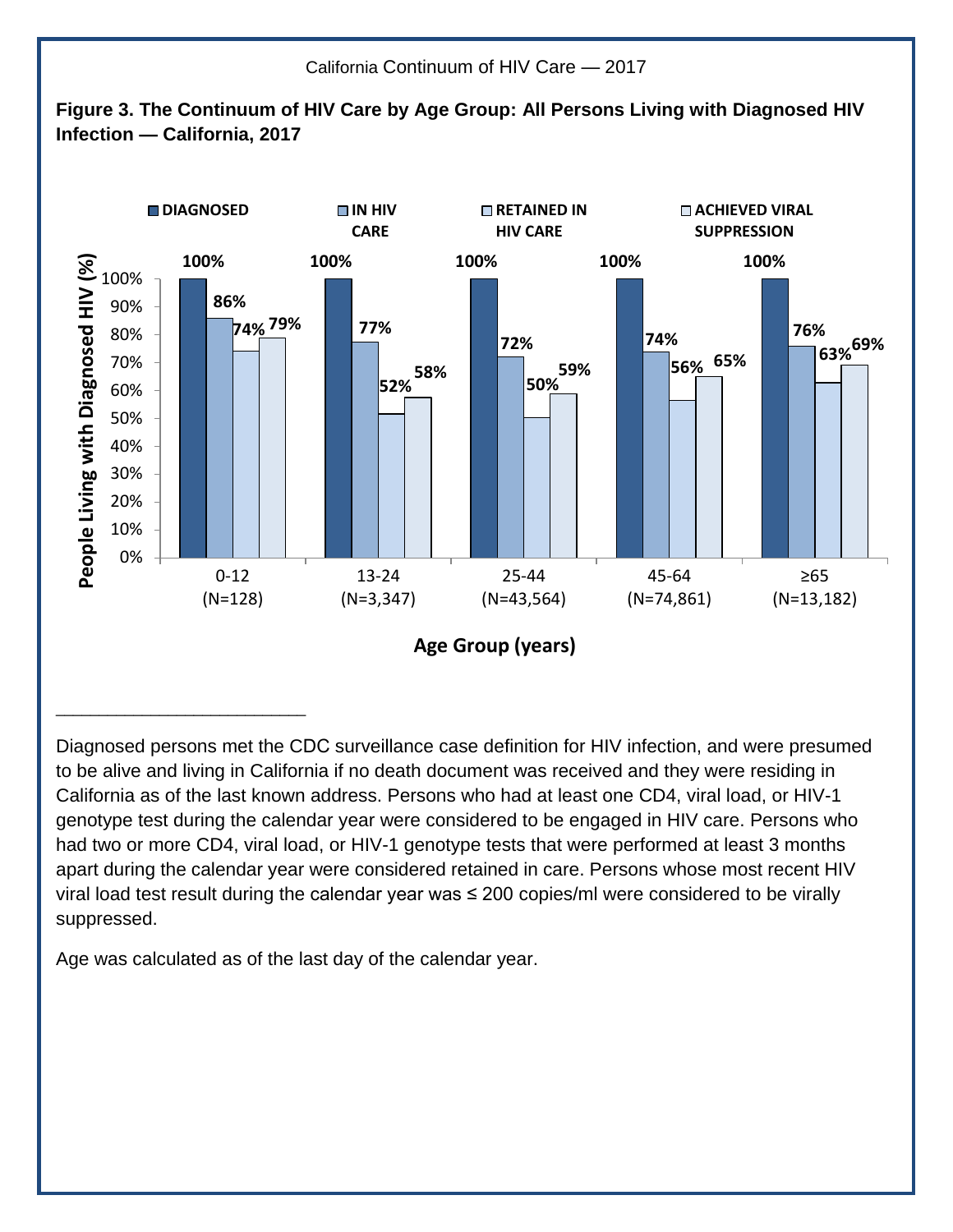

Diagnosed persons met the CDC surveillance case definition for HIV infection, and were presumed to be alive and living in California if no death document was received and they were residing in California as of the last known address. Persons who had at least one CD4, viral load, or HIV-1 genotype test during the calendar year were considered to be engaged in HIV care. Persons who had two or more CD4, viral load, or HIV-1 genotype tests that were performed at least 3 months apart during the calendar year were considered retained in care. Persons whose most recent HIV viral load test result during the calendar year was ≤ 200 copies/ml were considered to be virally suppressed.

Persons were classified as transgender if a case report form affirming their transgender status was present in HIV surveillance data. Among the persons living with diagnosed HIV in California in calendar year 2017, there were five persons categorized as alternative gender identity who are not shown in the figure above.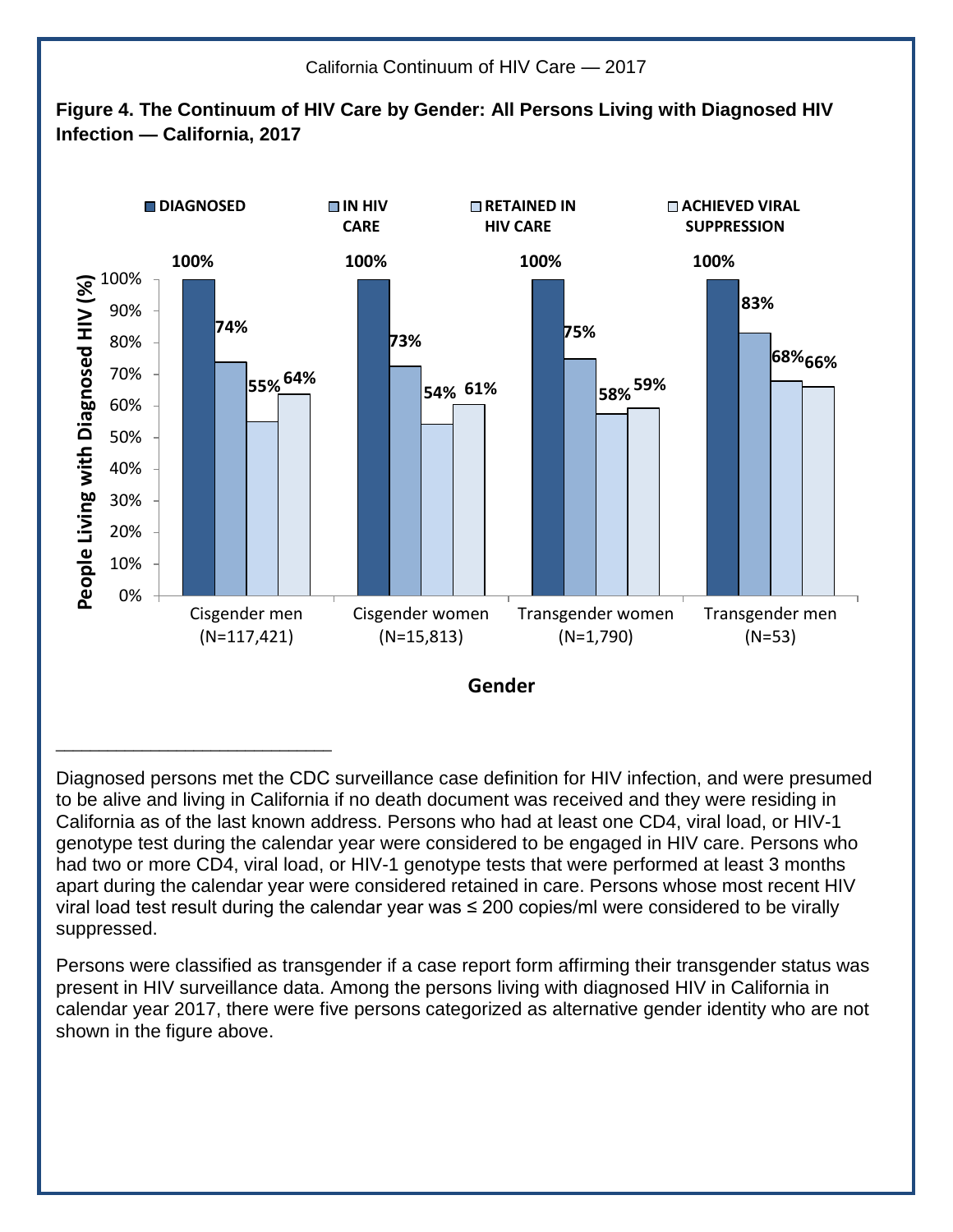

Diagnosed persons met the CDC surveillance case definition for HIV infection, and were presumed to be alive and living in California if no death document was received and they were residing in California as of the last known address. Persons who had at least one CD4, viral load, or HIV-1 genotype test during the calendar year were considered to be engaged in HIV care. Persons who had two or more CD4, viral load, or HIV-1 genotype tests that were performed at least 3 months apart during the calendar year were considered retained in care. Persons whose most recent HIV viral load test result during the calendar year was  $\leq$  200 copies/ml were considered to be virally suppressed.

Hispanic/Latinx persons can be of any race. Race/ethnicity was collected using Asian/Native Hawaiian/Pacific Islander as a single category until 2003; therefore cases reported prior to 2003 are classified as Asian above because they cannot be disaggregated. Although California Government Code Section 8310.5 requires the Department to tabulate information by expanded ethnicities for each major Asian and Pacific Islander group, the data shown here are not disaggregated in those groups in order to maintain the confidentiality of these persons. There were four persons living with diagnosed HIV in California in 2017 with an unknown race/ethnicity who are not shown in the figure above.